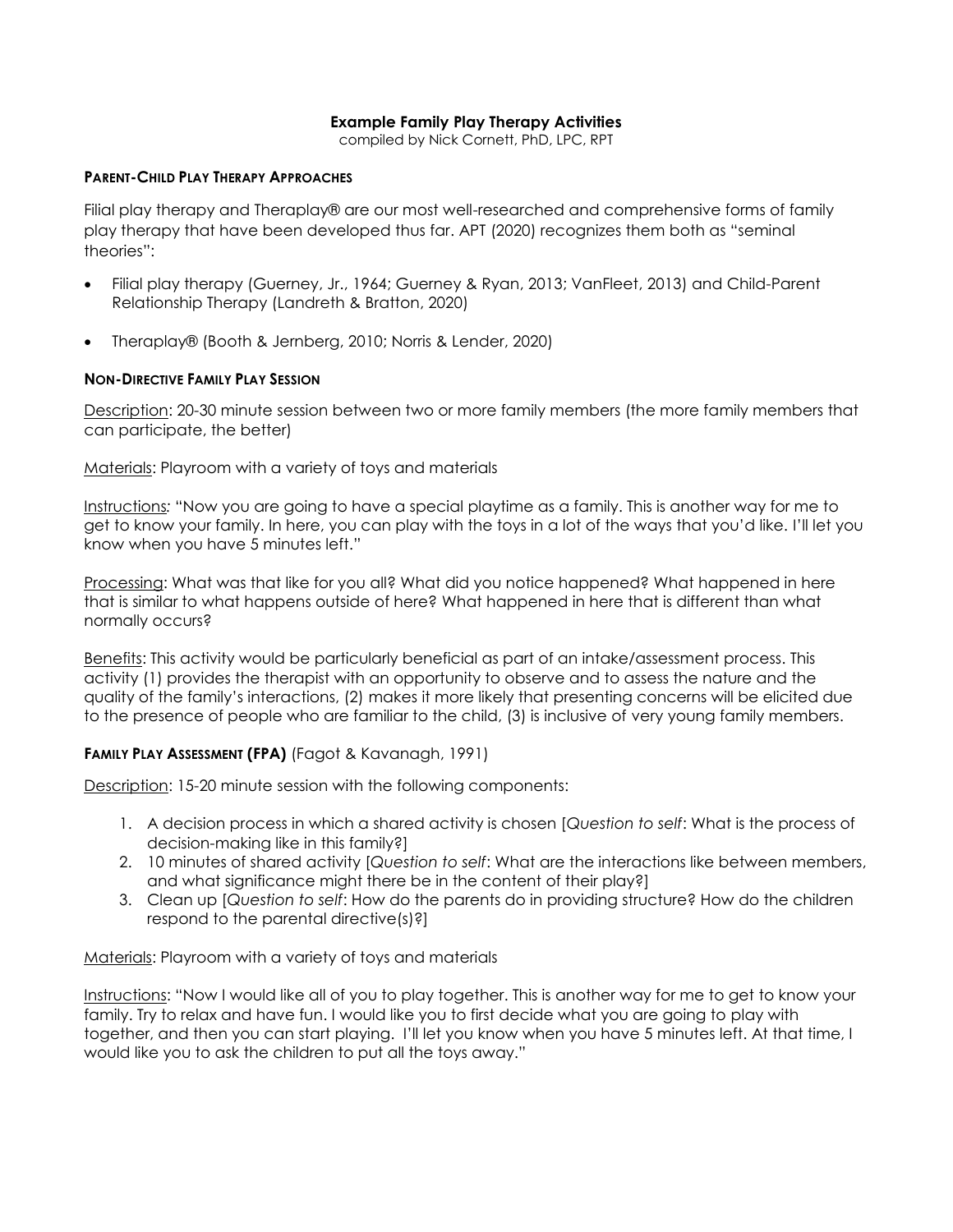## **FAMILY SANDTRAY THERAPY** (Homeyer & Sweeney, 2017)

Description: "an expressive and projective mode of psychotherapy involving the unfolding and processing of intra- and inter-personal issues through the use of specific sandtray materials as a nonverbal medium of communication, led by the client or therapist and facilitated by a trained therapist"(Homeyer & Sweeney, 2017).

Materials: Sandtray(s) and a variety of miniatures (see Homeyer & Sweeney, 2017)

Instructions*:* Prompts can vary depending on therapeutic intent and developmental abilities:

- Show me what your family is like / Build your family's world
- Choose something that is most like each person in your family, including yourself. [optional] Choose something that shows what the relationships are like between people (Carey, 2010)
- Create a picture in the sand of the problems your family is facing
- Show me things you like about your family / your family's strengths / things your family values / what's kept you together as a family despite the problems you've faced
- Show me how things are going in the family / how you want them to be / what it will take to get things from where they are to where you want them to be
- Show me what a typical day in your family is like
- Show me how you are feeling towards your family / your family's feelings towards you
- Show me what you need from your family / what your family needs from you
- Show me what is easy for your family / show me what is hard for your family
- Choose things that would show the roles you tend to play in your family [would likely require a brief introduction to the concept of family roles]
- Choose things that would tell me about your family's rules [would likely require a brief introduction to the concept of family rules]

Benefits: Sandtray therapy with families is particularly beneficial because it (1) allows for multiple applications (it can be utilized multiple times within sessions or across sessions with only slight changes in prompts); (2) utilizes the power of imagery and symbolism; (3) because the images are already provided for the family, there may be less self-consciousness compared to family play therapy activities that require more creative efforts; and (4) is more regularly used with clients across the lifespan so it may seem less "childish" to older family members.

## **FAMILY DRAWING** (Bratton, 2009a)

Materials: A large sheet of butcher paper (roughly 3 feet x 5 feet depending on size of family, taped to the wall at a height where all members can reach) and coloring utensils

Instructions: Prompts can vary depending on therapeutic intent and developmental abilities:

- Draw everyone in your family doing something
- Draw a picture that would help me get to know your family
- Draw why you think you're here
- Draw what you want for your family
- Draw your family 5, 10, 20 years into the future
- Draw the worst/best time ever for your family
- Draw the greatest challenge your family has faced
- Draw a timeline of your family's "ups and downs"
- Draw your family as animals
- Draw a family crest that includes symbols important to your family
- See additional example prompts from family sandtray therapy

Processing: See example processing for family sandtray therapy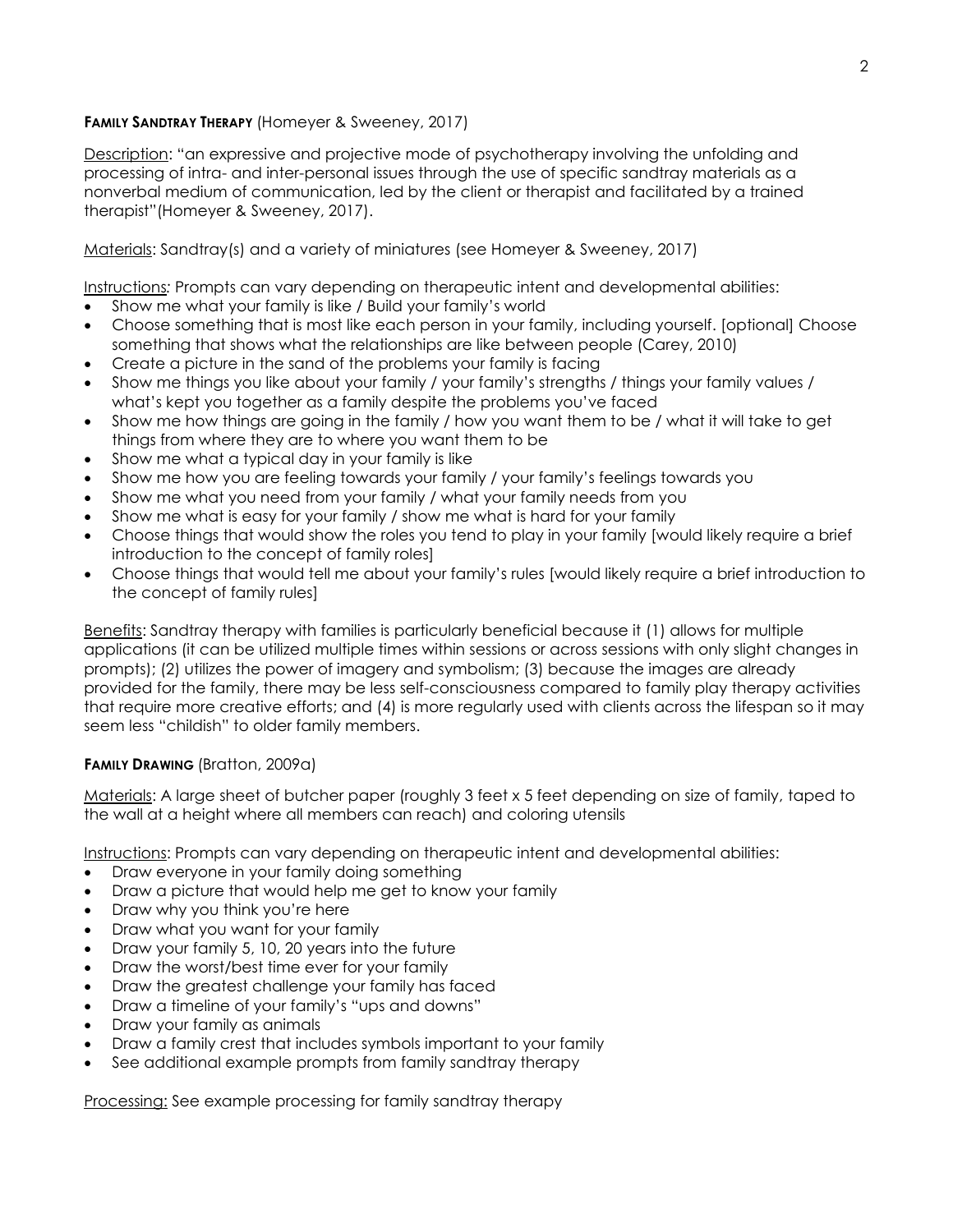### **FAMILY SCRIBBLE** (Gil, 2015)

Materials: Large pieces of drawing/easel paper and coloring utensils

Step 1 Instructions: *"Everyone take one piece of paper and a color. Now, I want everyone to take their color in their hand and practice making large scribbles in the air. Now that you have that movement down, I want you to find your paper, close your eyes, and make a large scribble on your piece of paper."*

Step 2 Instructions: *"Now, you, as a family, are going to choose one scribble drawing to make into a picture of something – you can add colors, lines, shapes, etc. to turn the scribble into a picture. So, look at everyone's scribble drawing. Feel free to turn the paper around in different directions to help see if something comes to mind. After you've chosen one scribble as a family, you can start working on completing the picture together."* 

## **FAMILY CLAY SCULPTING** (Bratton, 2009b)

Materials: Cut each family member a block of clay (approx. 4" square), Play-Doh®, or Model Magic®

Step 1 Instructions: [allow them to play with clay while you check in with the family and then provide the instructions] "Think of an animal you identify with or that you are most like or best symbolizes you… then make that animal out of your lump of clay—it doesn't have to be a real animal, or it can be part real and part imaginary."

Processing: Have each member "tell about" their animal and why they chose that animal. Possible questions:

- What is your animal really good at?
- What does it have a hard time doing?
- How does your animal get along with other animals?
- How does your animal take care of itself?
- What kind of things does your animal like to do?
- What does your animal need that it doesn't have?

Step 2 Instructions: Provide access to a variety of art and craft materials. A large piece of paper or box can serve as the base for the environment. "I'd like you to work on creating an environment for your animals to live in together. You can use any of these materials to work together on your environment. Make sure everyone has a place in the environment where you will feel comfortable. When you are through creating the environment, each person place your animal in your favorite part: the place where you would be the most comfortable."

#### Possible questions:

- Tell me about your environment.
- Tell me about where your animal is.
- What is the best part about "your spot"?
- What else does your animal need in here that it doesn't have?
- If you could change something about the environment, what would it be?

#### **HURT HEARTS & HEALING HANDS** (Bidwell & Garratt, 2010)

Materials: One large piece of butcher paper or poster board, one extra large piece of construction paper, multiple colors of 9 x 12 construction paper, scissors, glue, coloring utensils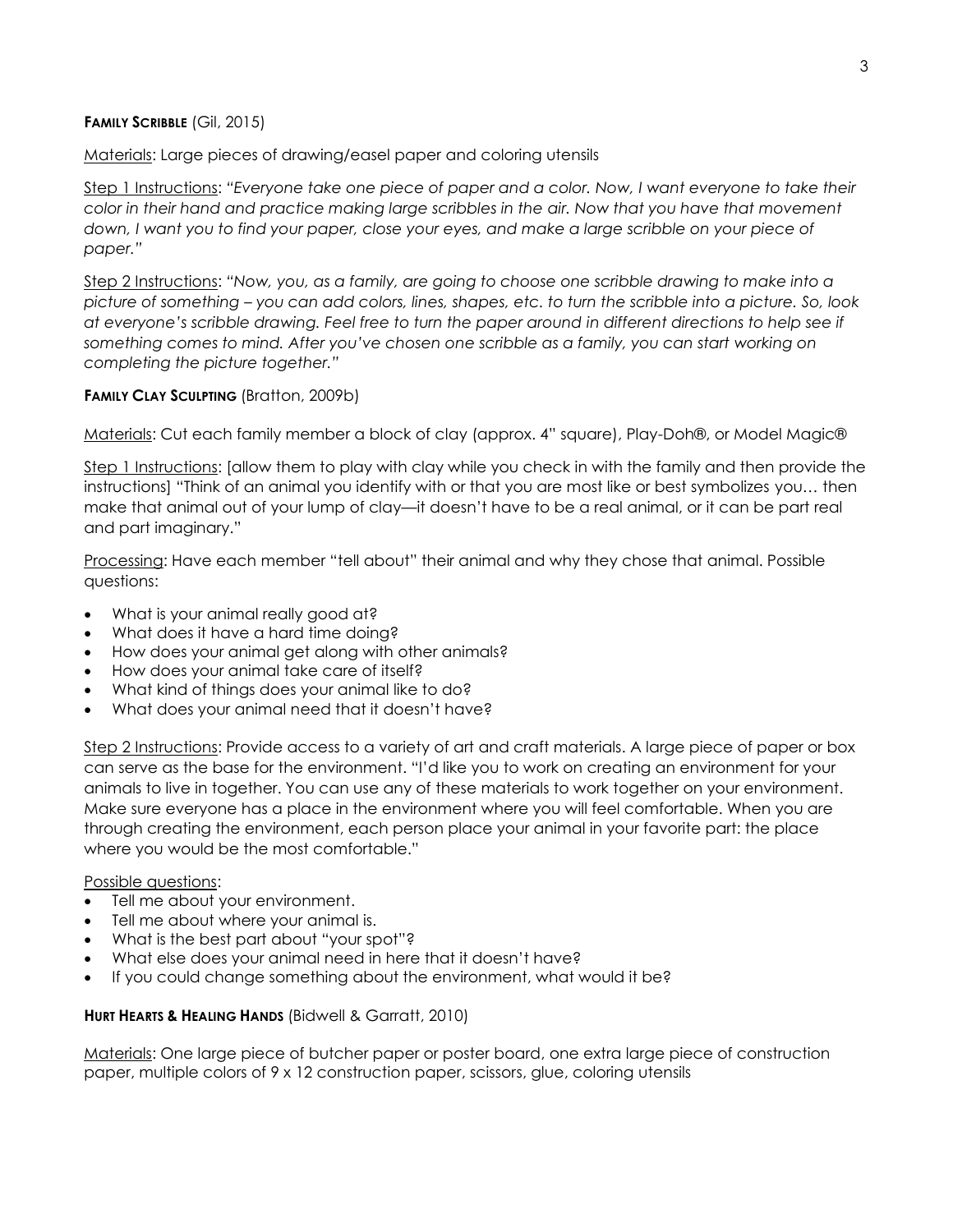Step 1 Instructions: "I want each of you to choose a color of construction paper. Then, I want you to cut out as large of a 'heart' as you can from your piece of paper. Divide your heart into four sections and respond to the following as you think about what brought you here as a family:

- 1. What scares you?
- 2. What angers you?
- 3. What saddens you?
- 4. What worries you?

Processing: Have each family member share her/his individual heart with the family, allowing time for discussion.

- What was it like to share your hurt heart with each other?
- What similarities/differences did you notice about your hurt hearts?
- How has sharing your feelings been helpful?

Step 2 Instructions: "Now, I want someone from your family to cut out a big heart from this large piece of construction paper. This will be your family's heart. Then, you will divide this heart into 4 sections. Each family member chooses one hurt from each section of their individual heart to write in the family's heart. Then, you will glue your family's heart in the center of the poster board and glue your individual hearts around it."

Step 3 Instructions: "Now, I want each of you to choose two more sheets of construction paper and trace your left and right hands. On your right hand, write 5 things you need from your family to heal your hurts. On your left hand, write 5 things you need to give to the family to help heal the family's hurts."

Processing: Have family members share what they have written**.**

- What can others in your family do to help you with your hurts?
- What can you do for your family to help them with their hurts?
- How will you feel once you have received help and support from your family?

Step 4 Instructions: "Now, I want you to glue your hands around your family's heart."

## **SEED PACKETS** (Darley & Heath, 2008)

Materials: Large envelopes or large pieces of paper for each member of the family and coloring utensils. It can also be helpful to have an actual seed packet or a picture of the front and back of a seed packet as a visual aid when giving instructions.

Step 1 Instructions: Ask family members to imagine themselves as a flower – one that the world has never seen. What would they look like? What colors would they be? What shapes would they be? What would their petals look like? What would their stems and leaves look like? What size would they be? Is the flower delicate or strong? Is the flower more open or closed? Invite family members to draw their flower on one side of the envelope or paper.

Step 2 Instructions: Next, you can show family members an example seed packet where there are usually directions and instructions for how to care for the plant on the back. Ask family members to think about what kinds of conditions their flower needs in order to grow and to be healthy. Where does the flower need to be planted? What kind of care does their flower need? Invite the family to draw or write instructions for the flower's care on the back of their envelope or paper.

Processing: Invite each family member to share about their flower, what their flower is like, and what their flower needs in order to grow and to be healthy. Use therapeutic judgment to decide whether and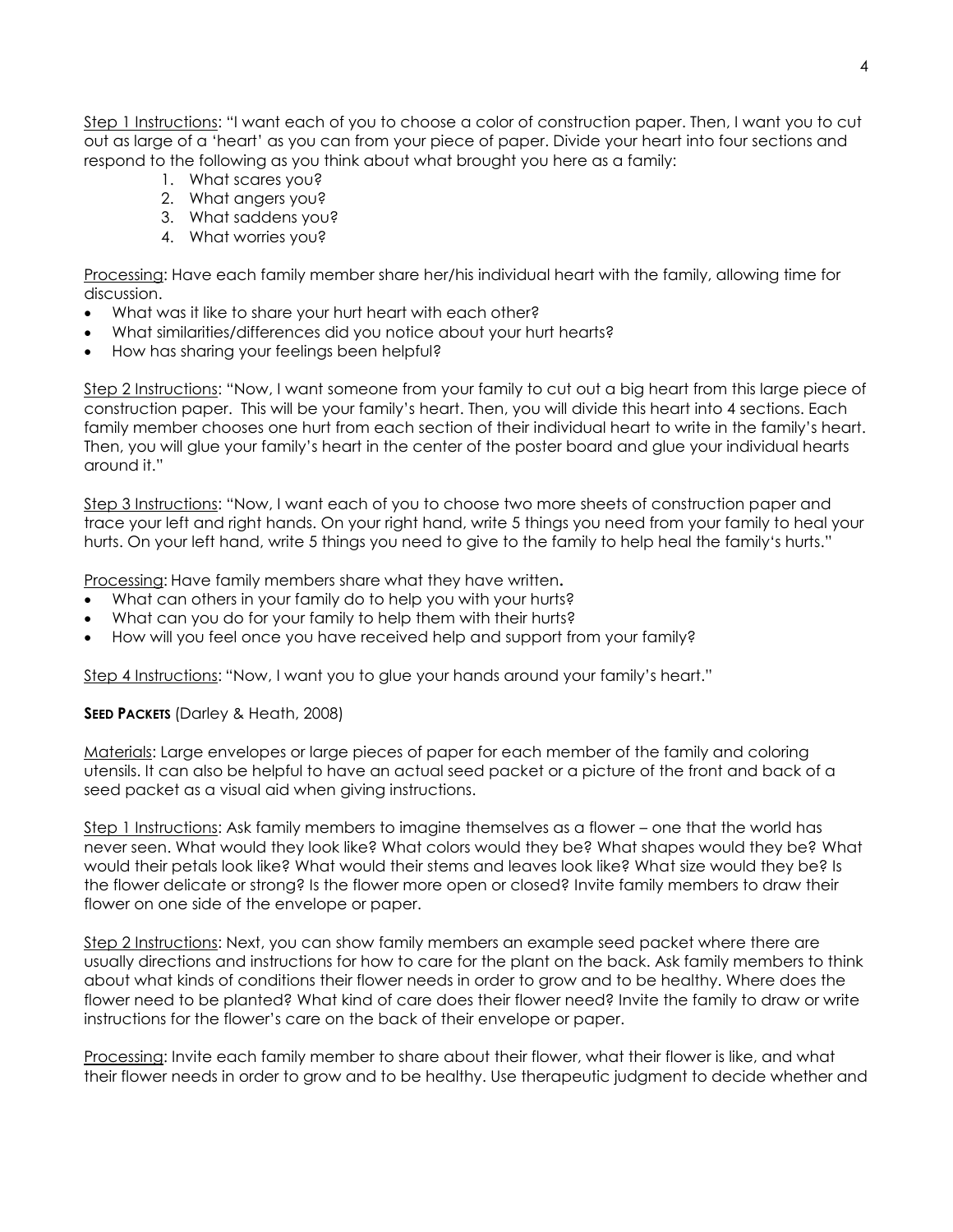when to invite family members to make more direct associations between themselves and what they say about their flower if they do not naturally do so on their own.

# **WHAT IS MY ROLE IN THE FAMILY?** (Venitucci & Gershoni, 2010)

Materials: Paper, black marker, the following roles written/typed one per page: The Scapegoat, the Dominator, The Nurturer, The King of the House, The Pleaser, The Goofball, The Entertainer, The Money Maker, The Housekeeper, The Worrier, The Planner, The Organizer, The Diva, The Baby Bear, The Positive Thinker, The Negative Nelly, The Hater, The Lover, The Secret Keeper, The Excuse Maker, The Quiet One, The Talker, The Mystery, The Wizard, The Mediator, The Ignorer, The Ignored, The Boss, The Fairy Princess, The Observer, etc.

- Spread the sheets of paper out on the floor.
- You can also include blank sheets of paper for family members to write other roles.

Step 1 Instructions: *"Today, we are going to play a game that will help you identify the roles that you play in the family. As you can see, there are a lot of papers on the floor with different titles on them. Now, I would like each of you to choose 2-3 titles that you feel describes the roles that you play in your family. For example, let's pretend that in Sally's family, both her older brother and younger sister come to her when they have a problem, but they ask her not to tell anyone else or they will get mad at her. Her first choice might be The Secret Keeper. At the same time, she might also be one in the family that is always performing and telling funny stories, so her second choice might be The Entertainer or The Goofball. She might also feel like she gets blamed for everything when things go wrong, so her third choice might be The Scapegoat."*

Step 2 Instructions: After family members have chosen their roles, say, *"Now, I am going to read a question, and I want you to hold up the sign that represents the best answer for you…"* 

- Which role are you good at? Which role do you struggle with?
- Which role feels good to you? Which role hurts?
- Which role gets you the most attention?
- Which role do you think is the easiest? Which role do you think is the hardest?
- Which role would you like to give away?
- Which role do you want to improve on?
- Which role makes you feel [angry, sad, anxious, lonely, tired, mean, happy]?

Processing: What did you learn about the roles played by each person in your family? How do you wish things were different at home? What do you like about the roles played by each person in your family? Which role would you like to try for a day? What is one thing you could do to change the role you play in the family? Who could you ask to help you with your role? Who do you want to thank for the role they play?

## **BEACH BALL GAME** (Post Sprunk, 2010)

Materials: Need beach ball with 6 colors

Directions: Have family sit in circle and toss ball to each other. Note which color the person's [right] thumb is on at moment of catch. Therapist reads question corresponding to color:

- o Red: My family likes to…My family is proud of me when…I feel bad if my family…I let someone in my family make me feel…I wish my family…
- o Yellow: Something funny that happened in my family was when…Someone in my family gets angry when…I feel disappointed when…I hate it when…When a person is sad, he/she should…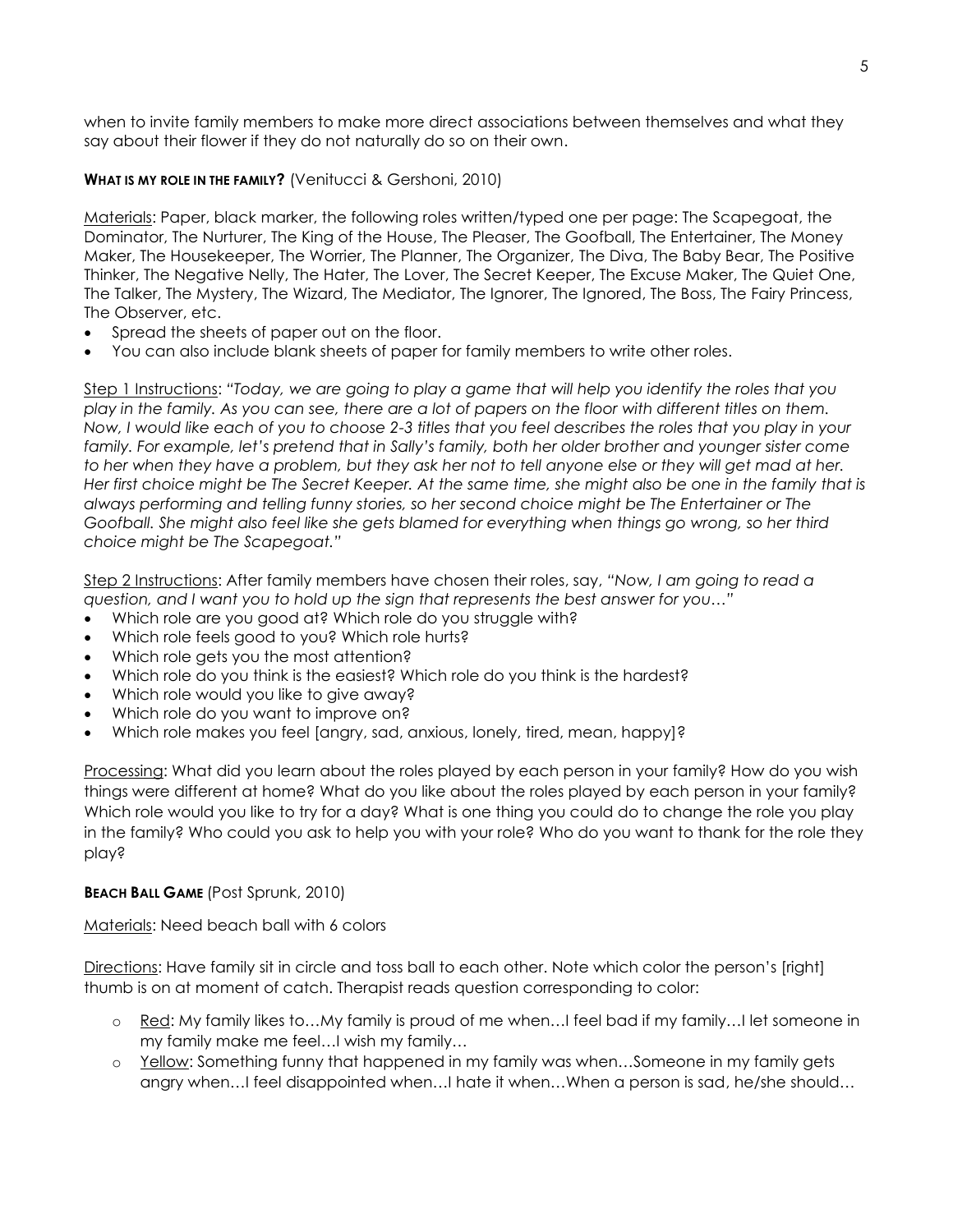- o Blue: I love to give…Once someone helped me…When something is hard for me I…I don't like to…I would hate to lose…
- o Green: I just love to…I'm the kind of person…My parent(s) thinks I…If someone loves you, they…At home I really like…
- o Orange: My happiest memory with my family is…I need…I feel hurt when…I would not like to have…I'm expected to…
- o White: I like the way...Something I appreciate about my family is...I'm sad when...I get angry when...My parent(s) and I like to...

# **FAMILY AQUARIUM** (Gil, 2015)

Materials: poster board (can choose blue to represent water – also can use white & let client[s] choose color of the "environment"), various color cardstock or construction paper, markers, crayons, glitter, sequins, feathers, other decorative material, glue, scissors

Directions: Each family member creates a fish (no restrictions on type of fish or size). Decorate & cut out, and set aside fish. Family creates an aquarium – or, "fish home". This can be an aquarium, ocean, river, lake, etc. May provide a prompt: "Put in everything this family of fish needs". Then – family members place their fish (sometimes they will chose another kind of sea creature) wherever/however they choose into this environment.

Processing: Wonder what it's like to live here….Wonder if these fish [or – your fish] need anything else to live here…Wonder what these fish [or – your fish] might be saying to other fish…

## **FAMILY PUPPET INTERVIEW (Irwin & Malloy, 1994)**

Ask each member to define the problem (typically, one member will be defined as the problem).

Instructions: *"The purpose of our meeting is to get to know you as a family. One way to become better acquainted is to ask you to do something together. Sometimes, it is difficult at first, especially for kids, to*  feel comfortable talking about problems and feelings. We have found that this is made easier when *parents and children join together in an activity. I am going to ask you as a family to play together for a while. Here is a basket of puppets. Take a few minutes to look through them and choose a few that interest you."* 

- Spread out puppets on the floor and encourage family members to get out of their chairs and look through the puppets.
- Ask each family member to introduce their puppets by giving them names and making a statement or two about each one. This can help warm up the family to the activity while also providing an opportunity to see if there is any meaning to what the family members selected.

Additional Instructions: *"Now I would like you to work together to make up a story with a beginning, middle, and end using these puppets. It is important that this be a made-up story, not one you have seen or read."*

- After the family has their story roughly planned, have the family members introduce each puppet character and then encourage them to begin showing their story (if reluctant, cue them: "Let's see what happens in the opening scene of the story" etc.)
- Encourage family members, if need be, to show the story using the puppets as opposed to narrating the story.
- Often times, the story will come to a natural ending; however, if the story becomes stuck, the therapist can collaborate with the family to come to an ending or explore alternative endings that family members might prefer.